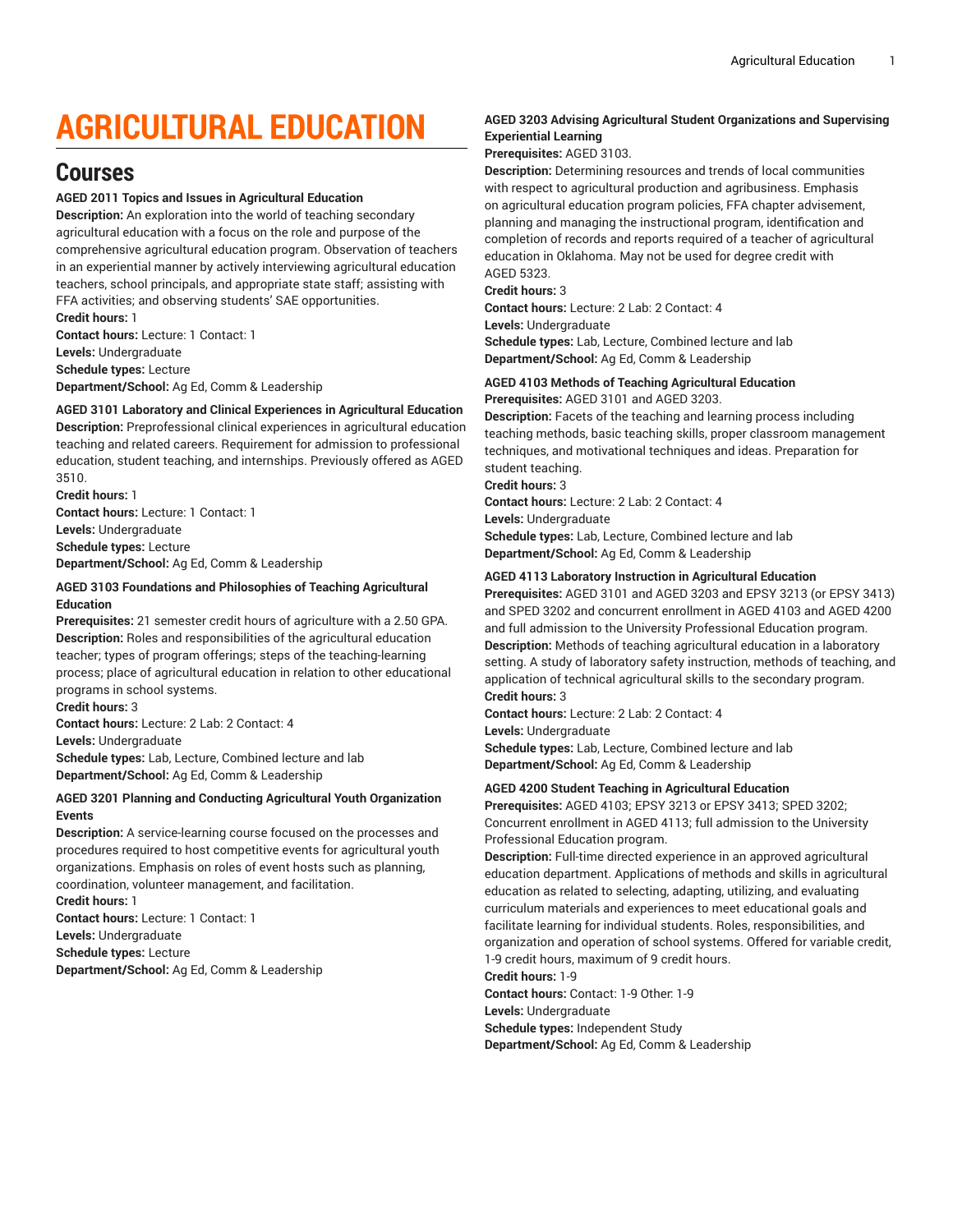# **AGED 4203 Professional Development in Agricultural Education**

**Prerequisites:** AGED 4103; EPSY 3213 or EPSY 3413; SPED 3202. **Description:** Professional preparation and development for careers as agricultural educators. Professional correspondences, interviewing, networking, and other employability skills. Reflection and evaluation of instruction, project supervision and advising of youth leadership development organizations. May not be used for degree credit with AGED 5333.

**Credit hours:** 3

**Contact hours:** Lecture: 3 Contact: 3 **Levels:** Undergraduate **Schedule types:** Lecture **Department/School:** Ag Ed, Comm & Leadership

#### **AGED 4300 Agricultural Education Internship**

**Prerequisites:** Consent of instructor.

**Description:** Supervised internship experience with approved enterprises in agriculture, natural resources, and/or youth development. Regular written reports and final presentation required. Offered for variable credit, 1-6 credit hours, maximum of 6 credit hours. **Credit hours:** 1-6

**Contact hours:** Contact: 1-6 Other: 1-6 **Levels:** Undergraduate **Schedule types:** Independent Study

**Department/School:** Ag Ed, Comm & Leadership

#### **AGED 4713 International Programs in Agricultural Education and Extension (I)**

**Description:** World hunger and its root causes. The function of international agencies, organizations, foundation and churches in improving the quality of life for people of the developing nations. Roles of agricultural education and extension at all levels for enhancing the effectiveness of indigenous programs of rural development and adult education.

**Credit hours:** 3 **Contact hours:** Lecture: 3 Contact: 3 **Levels:** Undergraduate **Schedule types:** Lecture **Department/School:** Ag Ed, Comm & Leadership

#### **AGED 4990 Seminar and Problems in Agricultural Education**

**Description:** Small group and/or individual study and research in problems relating to programs of occupational education in agriculture. Offered for variable credit, 1-3 credit hours, maximum of 6 credit hours. **Credit hours:** 1-3 **Contact hours:** Contact: 1-3 Other: 1-3

**Levels:** Undergraduate **Schedule types:** Independent Study **Department/School:** Ag Ed, Comm & Leadership

#### **AGED 5102 Creative Component in Agricultural Education**

**Prerequisites:** AGED 5983 or equivalent; consent of instructor. **Description:** Independent research or project management under the direction and supervision of a major adviser. **Credit hours:** 2

**Contact hours:** Lecture: 2 Contact: 2 **Levels:** Graduate **Schedule types:** Lecture **Department/School:** Ag Ed, Comm & Leadership

#### **AGED 5123 Adult Programs in Agricultural and Extension Education**

**Description:** Determining adult needs, priorities, participation in educational activities, and adoption of new ideas and practices. Designing, organizing, conducting, and evaluating adult education programs in agricultural and extension education. **Credit hours:** 3 **Contact hours:** Lecture: 3 Contact: 3 **Levels:** Graduate **Schedule types:** Lecture

**Department/School:** Ag Ed, Comm & Leadership

#### **AGED 5203 Grant Seeking**

**Prerequisites:** Graduate standing or consent of instructor. **Description:** External funding proposal development for foundation and government agencies. Conceptualizing projects, identifying funding sources, and develop proposals that follow RFP guidelines including a literature review, need for the project, approach, timeline and budget. Previously offered as AGED 5202.

**Credit hours:** 3

**Contact hours:** Lecture: 3 Contact: 3 **Levels:** Graduate **Schedule types:** Lecture **Department/School:** Ag Ed, Comm & Leadership

#### **AGED 5300 Extension Tchg Meth**

**Credit hours:** 1-24 **Contact hours:** Lecture: 1-24 Contact: 1-24 **Levels:** Graduate **Schedule types:** Lecture **Department/School:** Ag Ed, Comm & Leadership

#### **AGED 5311 Laboratory and Clinical Experiences in Agricultural Education for Graduate Students**

**Prerequisites:** Graduate Standing.

**Description:** Preprofessional clinical experiences in agricultural education teaching and related careers. Study of research literature related to school-based agricultural education. Requirement for admission to professional education and student teaching. For graduate students pursuing teacher certification.

**Credit hours:** 1

**Contact hours:** Lecture: 1 Contact: 1 **Levels:** Graduate **Schedule types:** Lecture **Department/School:** Ag Ed, Comm & Leadership

### **AGED 5313 Foundations and Philosophies of Teaching Agricultural Education for Graduate Students**

**Prerequisites:** Graduate Standing.

**Description:** Study of educational philosophers impacting school-based agricultural education, roles and responsibilities of the agricultural education teacher, types of program offerings, steps of the teacherlearning process, and the place of agricultural education in relation to other educational programs in school systems. For graduate students pursuing teacher certification. Same course as AGED 3013. **Credit hours:** 3

**Contact hours:** Lecture: 2 Lab: 2 Contact: 4 **Levels:** Graduate

**Schedule types:** Lab, Lecture, Combined lecture and lab **Department/School:** Ag Ed, Comm & Leadership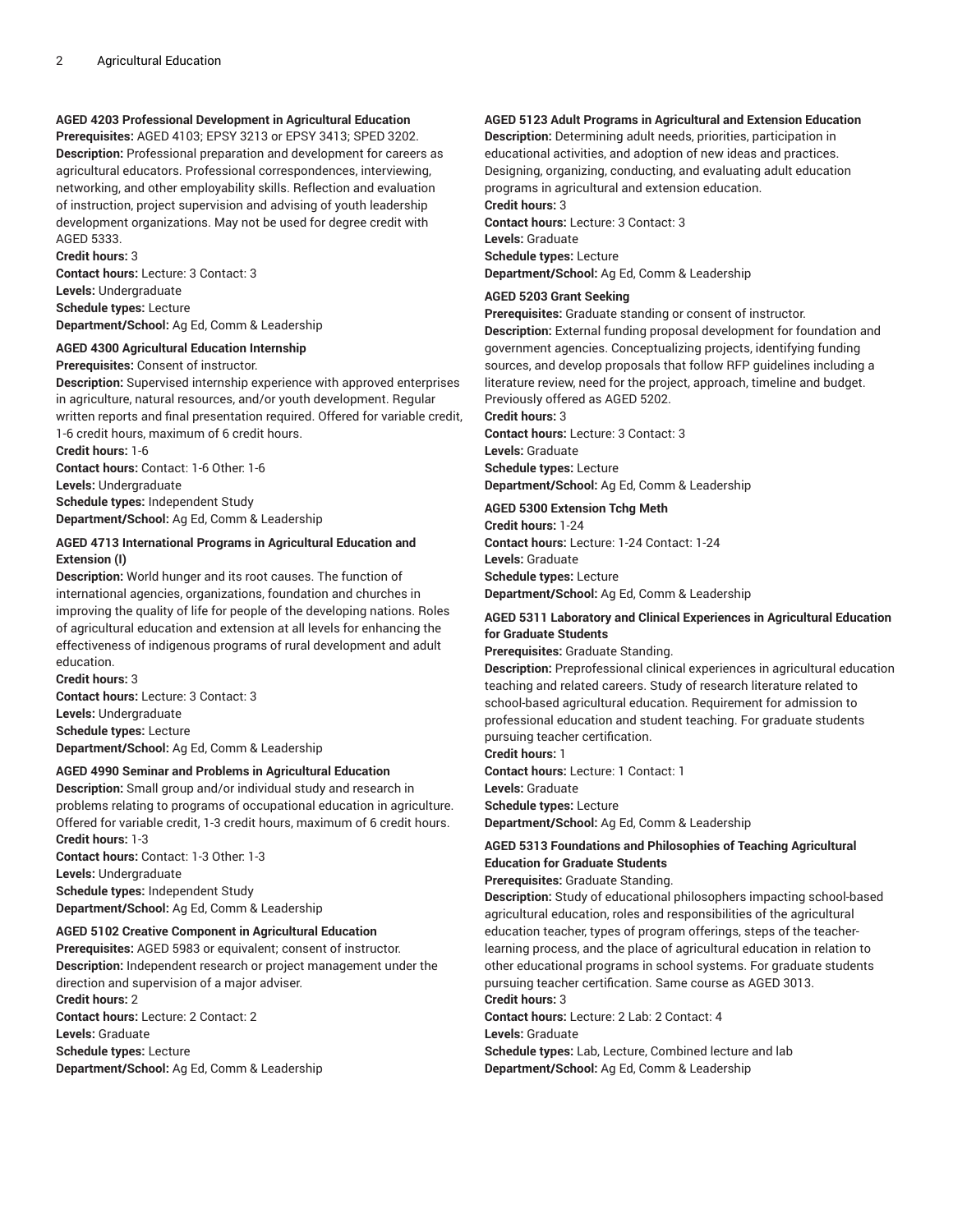# **AGED 5323 Advising Agricultural Student Organizations & Supervising Experimental Learning for Graduate Student**

**Prerequisites:** Graduate Standing.

**Description:** Determining resources and trends of local communities with respect to agricultural production and agribusiness. Emphasis on agricultural education program policies, FFA chapter advisement, and supervision of experiential learning projects. Development of project for teaching agriculture. For graduate students pursuing teacher certification. Same course as AGED 3203. **Credit hours:** 3

**Contact hours:** Lecture: 2 Lab: 2 Contact: 4

**Levels:** Graduate

**Schedule types:** Lab, Lecture, Combined lecture and lab **Department/School:** Ag Ed, Comm & Leadership

#### **AGED 5333 Methods of Teaching Agricultural Education for Graduate Students**

#### **Prerequisites:** Graduate standing.

**Description:** Facets of the teaching and learning process with an emphasis on the identification and integration of teaching methods in the school-based agricultural education curriculum. Preparation for the student teaching internship. For graduate students pursuing teacher certification. Includes exploration and application of research about teaching school-based agricultural education. Previously offered as AGED 5103.

#### **Credit hours:** 3

**Contact hours:** Lecture: 2 Lab: 2 Contact: 4 **Levels:** Graduate

**Schedule types:** Lab, Lecture, Combined lecture and lab **Department/School:** Ag Ed, Comm & Leadership

#### **AGED 5343 Professional Development in Agricultural Education**

**Prerequisites:** AGED 4103; EPSY 3213 or EPSY 3413; SPED 3202. **Description:** Professional preparation and development for careers as agricultural educators. Professional correspondences, interviewing, networking, and other employability skills. Reflection and evaluation of instruction, project supervision and advising of youth leadership development organizations. May not be used for degree credit with AGED 4203.

**Credit hours:** 3 **Contact hours:** Lecture: 3 Contact: 3 **Levels:** Graduate **Schedule types:** Lecture **Department/School:** Ag Ed, Comm & Leadership

### **AGED 5500 Directing Programs of Supervised Experience**

**Prerequisites:** Consent of instructor.

**Description:** Determining the supervised training needs and opportunities of individual students. Planning for supervision of agricultural education training programs and 4-H club projects. Analysis of training opportunities in production agriculture, agricultural businesses and individual career development. Offered for variable credit, 1-3 credit hours, maximum of 6 credit hours.

**Credit hours:** 1-3 **Contact hours:** Contact: 1-3 Other: 1-3 **Levels:** Graduate

**Schedule types:** Independent Study **Department/School:** Ag Ed, Comm & Leadership

#### **AGED 5623 Volunteer Management in Agricultural and Extension Education**

**Prerequisites:** Graduate standing.

**Description:** Concepts, theories and practices relevant to the management of volunteers with an emphasis on recruiting, managing, and training in formal or non-formal educational settings. **Credit hours:** 3

**Contact hours:** Lecture: 3 Contact: 3

**Levels:** Graduate

**Schedule types:** Lecture

**Department/School:** Ag Ed, Comm & Leadership

### **AGED 5703 Cultural Competency for Working in Agricultural and Extension Education**

**Prerequisites:** Graduate standing.

**Description:** Examination of strategies to increase intercultural intelligence, and cultural competence. Focus on concepts of cultural values and stereotypes, intercultural sensitivity, cultural differences, cultural transitions, and intercultural theories for agricultural and extension educators.

**Credit hours:** 3

**Contact hours:** Lecture: 3 Contact: 3

**Levels:** Graduate **Schedule types:** Lecture

**Department/School:** Ag Ed, Comm & Leadership

#### **AGED 5813 College Teaching of Agriculture and Natural Resources Prerequisites:** Consent of instructor.

**Description:** Facets of the teaching-learning process used to teach agriculture and natural resources in higher education including teaching methods, instructional skills, application of instructional technology, student motivation, and evaluation of learning. Previously offered as AGED 6120.

**Credit hours:** 3 **Contact hours:** Lecture: 3 Contact: 3 **Levels:** Graduate **Schedule types:** Lecture **Department/School:** Ag Ed, Comm & Leadership

#### **AGED 5823 Advanced Methods of Teaching Agriculture**

**Description:** Advanced concepts and methods relevant for both formal and informal presentations. Effects methods may have on individuals involved in the learning experience. Demonstrations of proficiency in use of various advanced methodologies, technologies and concepts. **Credit hours:** 3

**Contact hours:** Lecture: 3 Contact: 3 **Levels:** Graduate **Schedule types:** Lecture **Department/School:** Ag Ed, Comm & Leadership

#### **AGED 5900 Graduate Internship in Agriculture**

**Prerequisites:** Admission to Master of Agriculture program; consent of graduate coordinator.

**Description:** Supervised internship in agricultural education, government agency, industry, Cooperative Extension, or not-for-profit organizations. Offered for variable credit, 1-6 credit hours, maximum of 6 credit hours. **Credit hours:** 1-6 **Contact hours:** Contact: 1-6 Other: 1-6

**Levels:** Graduate

**Schedule types:** Independent Study **Department/School:** Ag Ed, Comm & Leadership